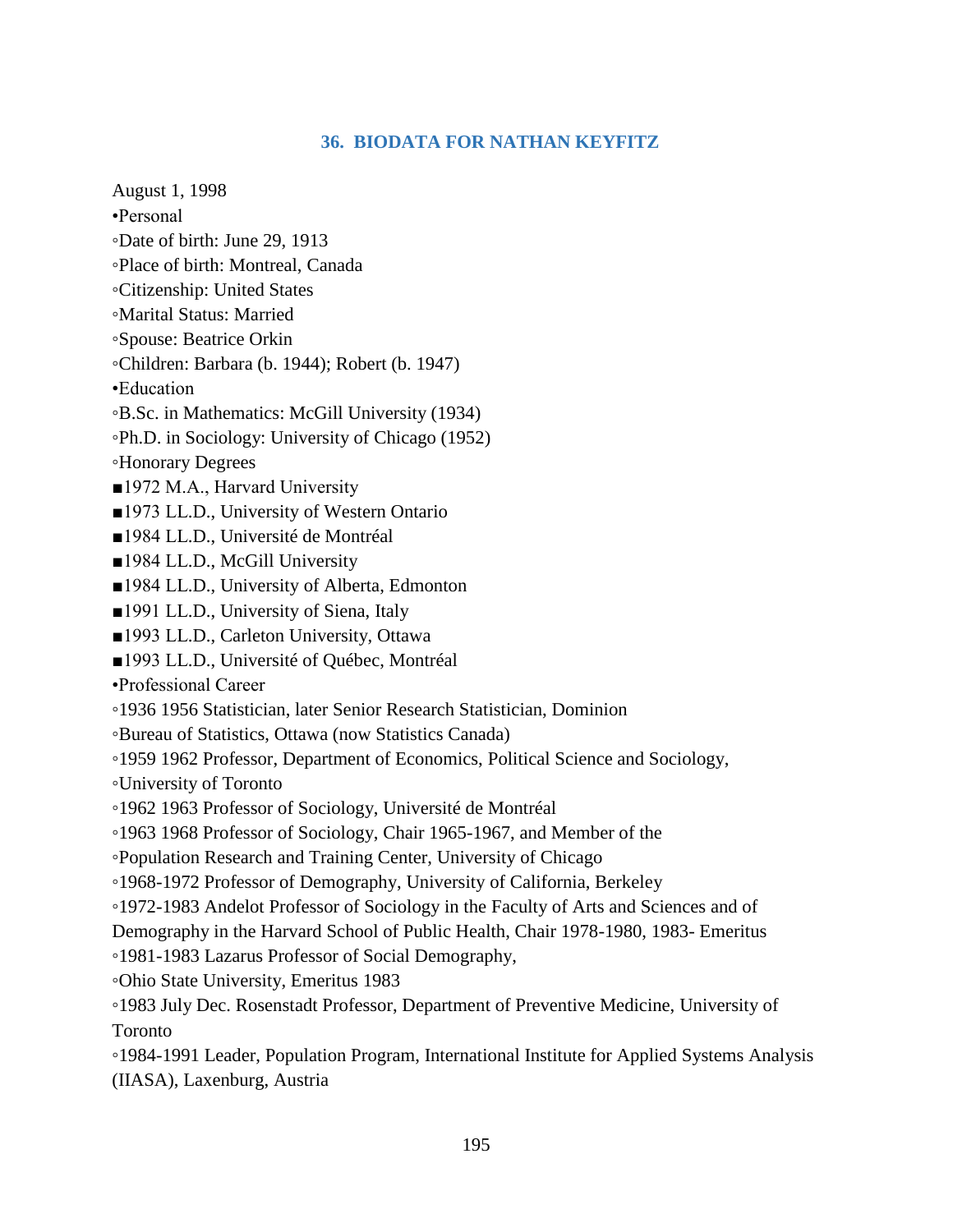◦1991-1993 Senior Scholar, International Institute for Applied Systems Analysis, Laxenburg, Austria

◦1994-5 Center for Initiatives on Children, American

◦Academy of Arts and Sciences, Cambridge, Massachusetts

•Other Professional Experience

◦1948-1951 Lecturer in Sociology, Fridays, McGill University

◦1951 Three months assignment as census advisor to Burmese Statistical Office, Rangoon

◦1952-1953 Advisor to Indonesian Planning Bureau, Jakarta

◦1959 Three months appointment, Instructor, Indian Statistical Institute, Calcutta.

- ◦1959 Census advisor, Central Statistical Office, Jerusalem
- ◦1967 Board of Trustees, National Opinion Research

◦Council (NORC), Chicago

- ◦1969-1975 Editor, Theoretical Population Biology
- ◦1970 June-Oct. Senior Specialist, East West Center, University of Hawaii
- ◦1972 July-Aug. Consultant, Ford Foundation, Jakarta, Indonesia
- ◦1973 July-Aug. Lecturer, Department of Sociology, University of Michigan, Ann Arbor

◦1974 May Lecturer on Population Mathematics, University of Rome

- ◦1975 Sept. Lecturer, International Institute of Population Studies, Bombay
- ◦1978 Lecturer, University of Moscow

◦1982 Jan. Lecture tour of China, including Beijing, Chengdu, Guangdong

◦1985 Jan-Apr Consultant, Harvard Institute for International Development, Center for Policy and

◦Implementation Studies (CPIS), and Ministry of Finance, Jakarta, Indonesia; also in five winters (1986-1990)

- ◦1985 Sept. Three lectures on mathematical demography, Moscow
- ◦1985 Oct. Research Fellow, Statistics Canada
- ◦1986 Commonwealth Award for Sociology
- ◦1986 Nov. Guest Lecturer, University of California, Berkeley
- ◦1986-1990 Editor, Mathematical Population Studies
- ◦1988 April Visiting Scholar, Nihon University, Japan

◦Professional Associations

◦1959 Elected Fellow of the Royal Society of Canada

◦1960-1961 Chair, Sociology and Anthropology Chapter, Canadian Political Science Association

◦Chair, Social Statistics Section, American Statistical Association

◦1962-1963 Vice President, Canadian Political Science Association

◦1970 President, Population Association of America

◦1971 Elected to American Academy of Arts and Sciences

◦1975- Board of Editors, Population, INED, Paris